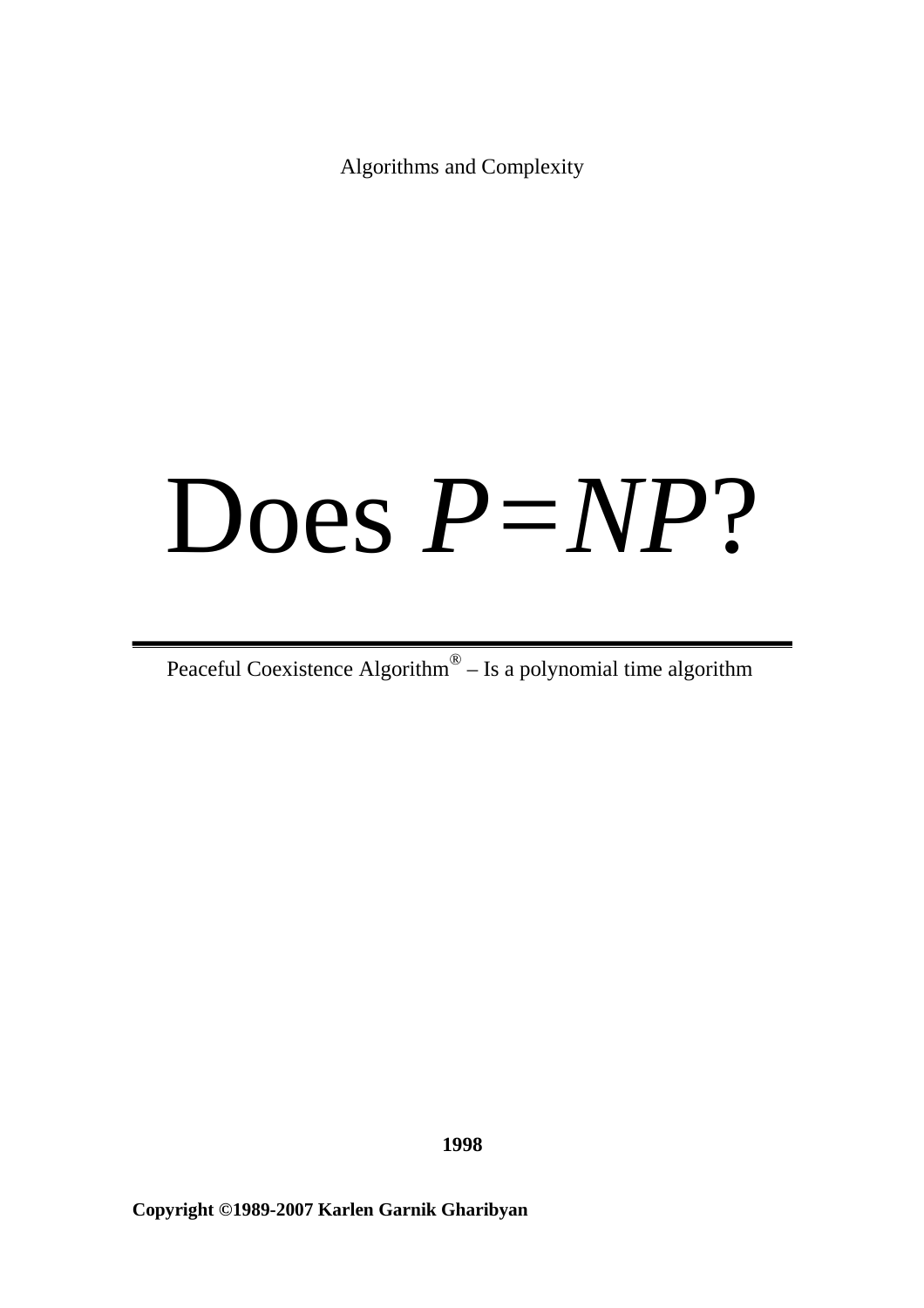### **Yerevan, Armenia**

# **Copyright ©1989-2007 Karlen Garnik Gharibyan**

2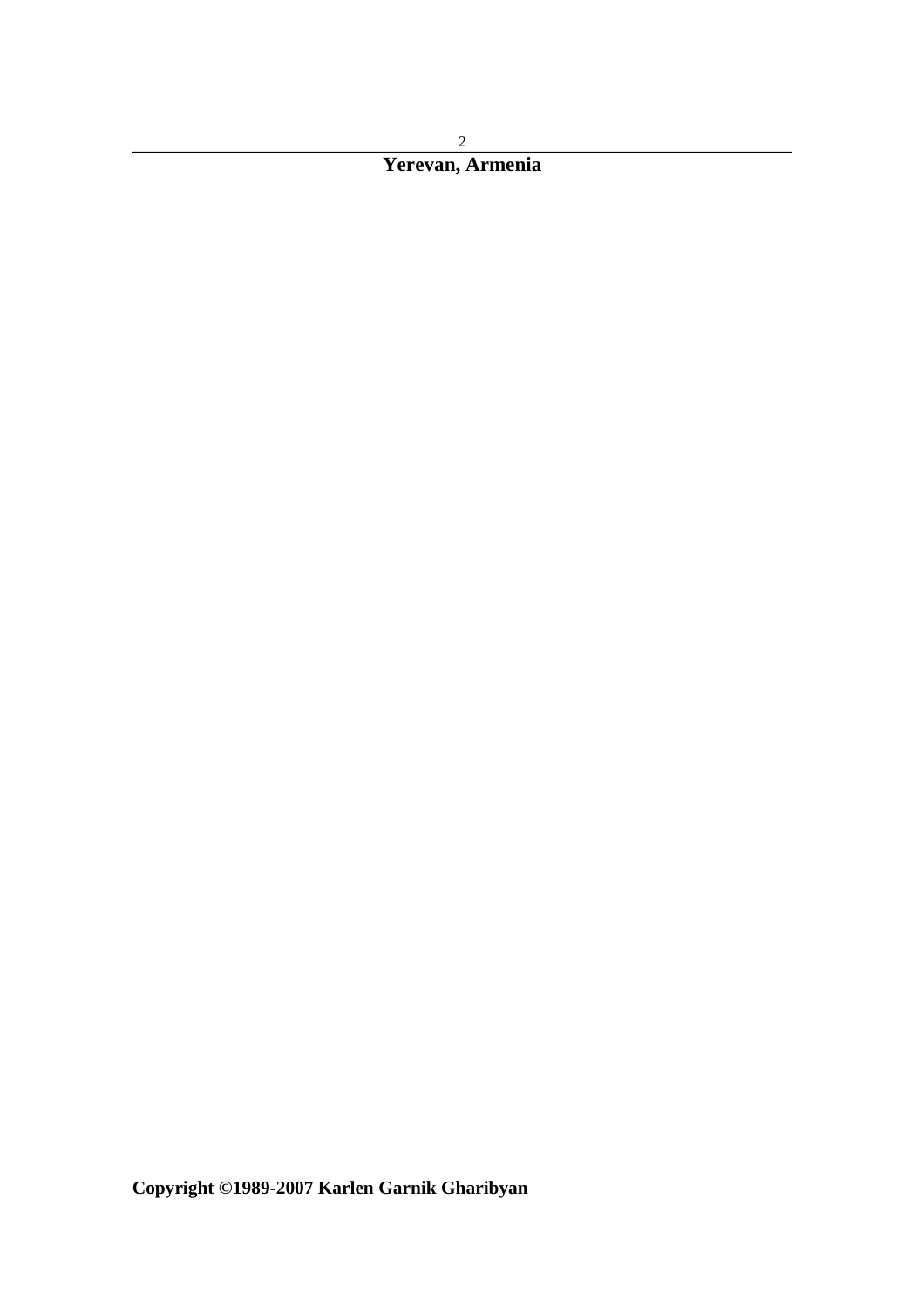#### 3 Karlen Gharibyan

#### 1. Introduction

In January, 1989 I got an order to formulate a Timetable for a concrete school. After getting aquatinted closer with the problem, it turned out that the problem is not a simple one and for its solution a principal and systematized approach is needed. Moreover, after collecting some information on this theme it turned out that the so called TimeTable problem is NP complete and it is necessary to solve very often.

It is known that this problem is the subject of integer Programming (IP). As it is well known, the feasible region of an IP problem is a subset of the corresponding Linear Programming (LP) relaxation of that problem (the same problem, only without those constraints which state that certain variables in the problem should be integers). There are many universal algorithms for solution of LP problem, for example the well known Simplex Algorithm, or Karmarker's Algorithm, etc. However, it turns out that there is no a universal algorithm for the solution of IP problem. Moreover, very often it is practically even impossible to solve them using techniques, described in the available for us literature<sup>[1](#page-2-0)</sup>. In every concrete case an individual approach is needed, and many such algorithms for various special cases are developed.

After investigating the corresponding literature, and making sure that a general solution for the General TimeTable Problem(GTP) simply does not exist, I set a goal to develop an universal polynomialal time agorithm for the solution of that problem. After a four years of researches, in June 1993 I finally got the first results: I formulated its theoretical foundation and developed an polynomialal time algorithm for solving GTP. Besides, I developed a computer program on the C++ language. Definite results have already existed: a timetable for a concrete school is constructed.

I find, that I obtained an universal algorithm for solving any multidimensional and complex Timetable Problem. This means, that it is possible to solve any other problems in the NPC class for any instances.

Later in the report the general formulation of GTP is brought, and the results of the solution for one particular school are introduced. I suggest, that it is rather possible to judge about the problem and give its scientific evaluation having this general formulation. In connection with this, I would be glad to know the opinions of specialists of Operations Research, especially Integer Programming and TimeTable about this work, and it is of high importance and necessity for me.

Based on this, and several other factors, my strong feeling is that the algorithm developed by me is a very strong and powerful technique, and so the formulation brought is worthy for a careful attention.

#### 2. Optimization problems

Optimization problems seem to divide naturally into two categories: those with continues variables, those with discrete variables, which we call combinatorial. In the continues problems, we are generally looking for a set of real numbers or even a function; in the combinatorial problems, we are generally looking for an object from a finite, or possibly countable infinite, set-typically an integer, set, permutation, or graph. These two kinds of

<span id="page-2-0"></span><sup>&</sup>lt;sup>1</sup> Winston, Wayne L, Operation Research. Applications and Algorithms. Duxbury Press, Belmont, California, 1991, p. 448.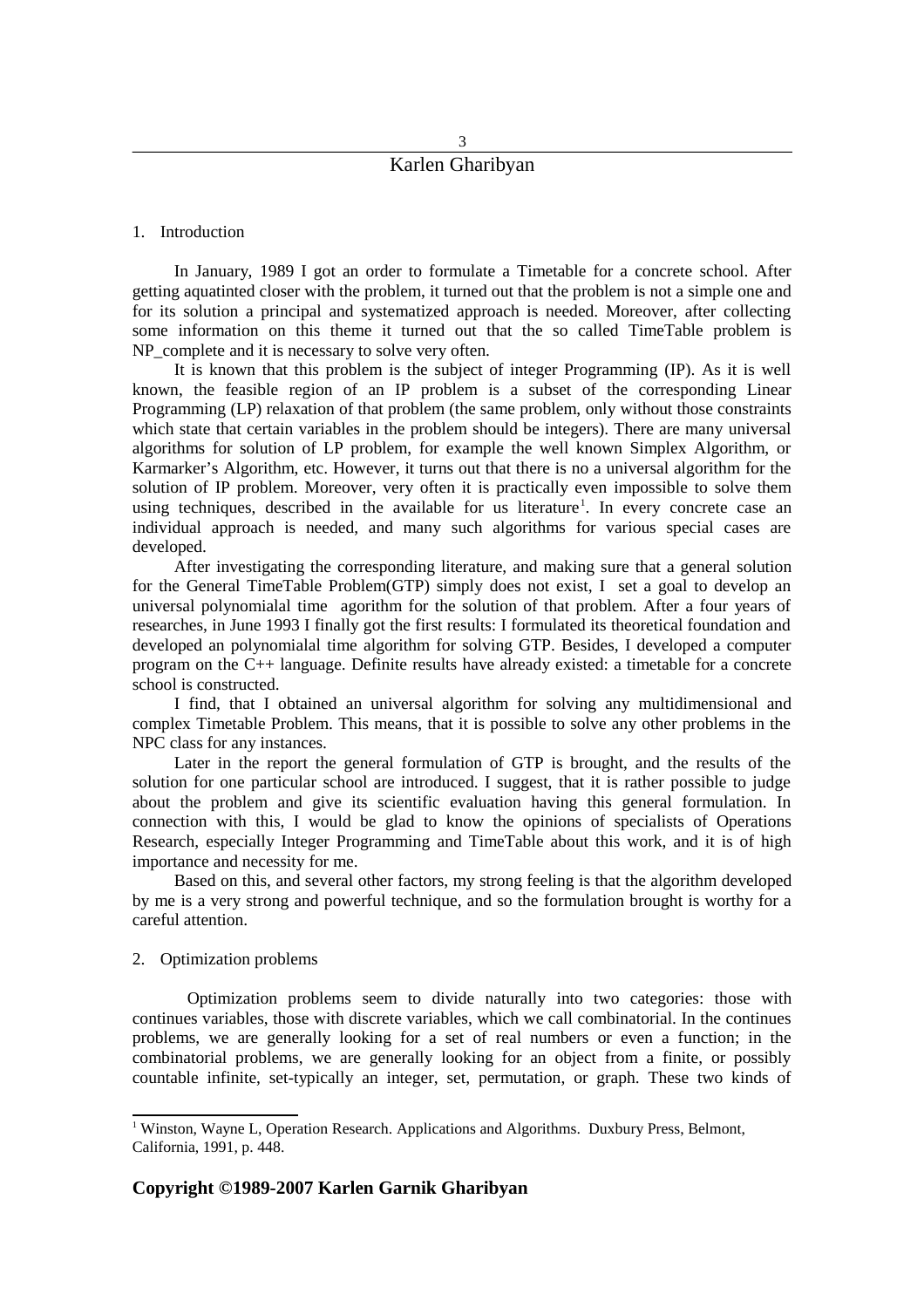problems generally have quite different flavors, and the methods for solving them have become quite divergent.

#### 3. Linear mixed-integer programming problem(MIP)

We write the MIP as

Max (cx+hy : Ax+Gy 
\ldots b,  $x \in Z^n$ ,  $y \in R^p$ , where  $Z^n$  is the set of nonnegative integer ndimensional vectors,  $R^{p}$  is the set of nonnegative real p-dimensional vectors, and  $x=(x_1,...,x_n)$ and  $y=(y_1,...,y_n)$  are the variables or unknowns. An instance of the problem is specified by the data (c,h,A,G,b), with c an n-vector, h a p-vector, A an  $(m \cdot n)$  matrix, G an  $(m \cdot p)$  matrix and b an m-vector. This problem is called mixed because of presence of both integer and continuous(real) variables.

The set S=( $x \in Z^{n}$ ,  $y \in R^{p}$ ,  $Ax+Gy \leq b$ ), is called the feasible region, and an  $(x,y) \in S$  is called a feasible solution. An instance is said to be feasible if  $S \neq \emptyset$ . The function  $z = c \cdot x + h \cdot y$  is called the objective function. A feasible point  $(x^0, y^0)$  for which the objective function is as large as possible, that is, cx<sup>0</sup>+hy<sup>0</sup>≥cx+hy for all (x,y)∈ S, is called an optimal solution. If (x<sup>0</sup>,y<sup>0</sup>) is an optimal solution,  $cx^0 + hy^0$  is called the optimal value or weight of the solution.

A feasible instance may not have an optimal solution. We say that an instance is unbounded if for any  $\omega \in \mathbb{R}^1$  there is an  $(x,y) \in S$  such that  $cx+hy> \omega$ . We use the notation  $z= \infty$ for an unbounded instance.

Thus to solve an instance of MIP means to procedure an optimal solution or to show that it is either unbounded or infeasible.

The linear programming problem(LP) max (hy : Gy 
subseteq  $R^p$ +) is the special case of MIP in which there are no integer variables.

The linear (pure) integer programming problem(IP) max (cx : Ax≤b, x∈ Z<sup>n</sup>+) is the special case of MIP in which there are no continuous variables.

#### 4. Algorithms and Complexity

Computers can only carryout algorithms: that is, precise and universally understood sequence of instructions that solve any instances of rigorously defined computational problems. It should not be a surprise that this intuitive concept of an algorithm can be defined rigorously. The corresponding mathematical object is called a Turing machine, after the British mathematical Alan M. Turing, who invented it in 1936.

If mathematical formalisms like Turing machines led the mathematicians of the 1930s to the study of undecidable problems, the digital computers of today present us with decidable problems. That is, in principle there is an algorithm that would correctly solve any instance of the problem. This is not always considered satisfactory, however, because excessive time requirements may render an algorithm completely useless.

#### 5. Reasonable vs. Unreasonable Time

When should we consider a computational problem satisfactorily solved? The answer obviously lies in the performance of the known algorithms for this problem. If there is an algorithm for this problem that is not too time consuming-the prime criterion we use here- then the problem may be considered solved, and not otherwise. In fact, as we have pointed out, it is the rate of growth of the best known time bound that is going to determine the practical utility of the algorithm. What rates of growth, then, should we consider as acceptable solutions to computational problems?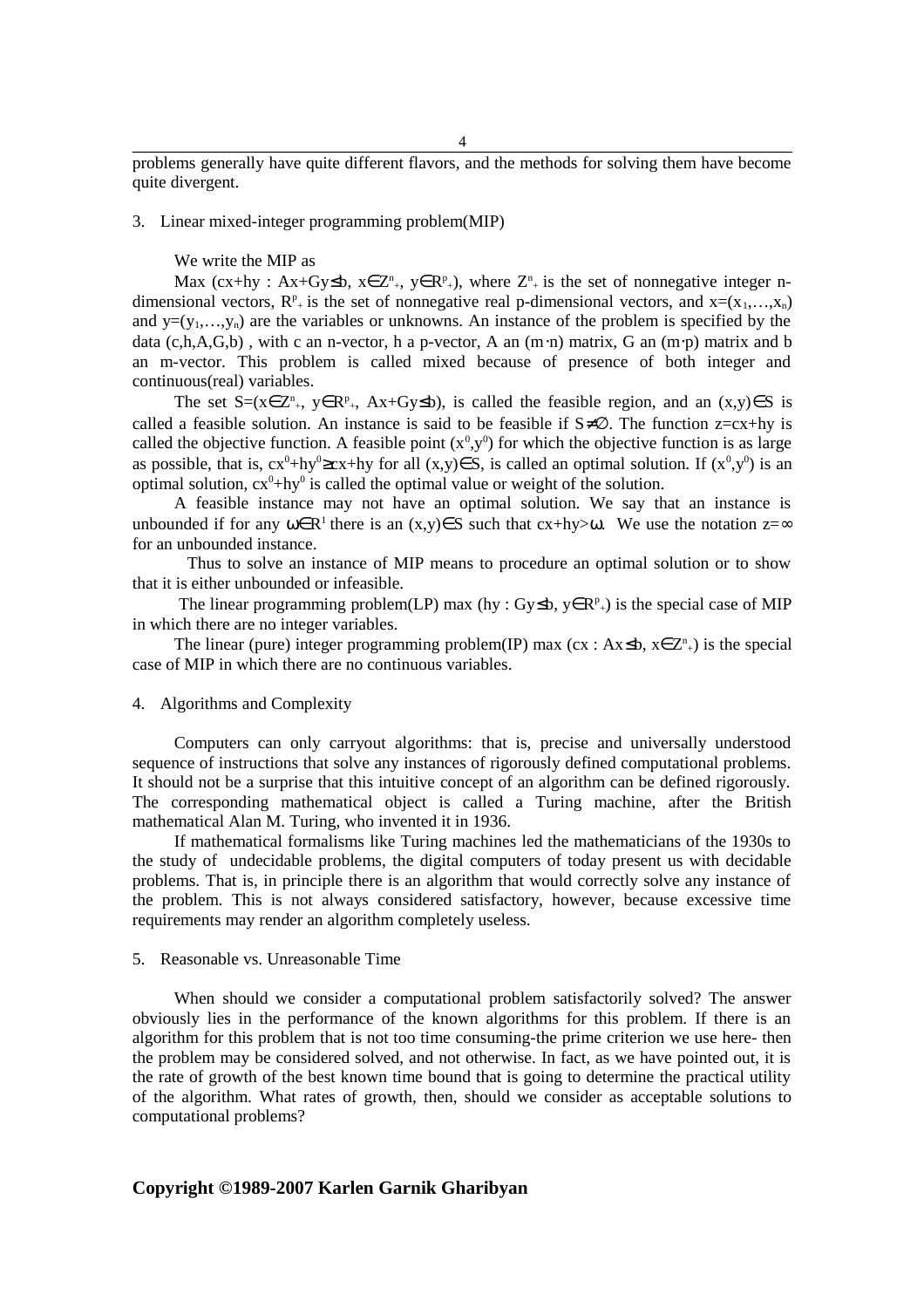| Today there is general agreement among computer scientists that an algorithm is a               |
|-------------------------------------------------------------------------------------------------|
| practically useful solution to a computational problem only if its complexity grows polynomialy |
| with respect to the size of the input. For example, algorithms of complexity $O(n)$ or $O(n^3)$ |
| are acceptable in this school of thought. Naturally, algorithms for which the asymptotic        |
| complexity is not a polynomial itself but is bounded by a polynomial, also qualify. Examples    |
| are $n^{13}$ and $n \cdot lg(n)$ .                                                              |

 To understand the significance of polynomially bounded algorithms as a class, let us consider the remaining algorithms, those that violate all polynomial bounds-for large enough instances, that is we usually refer to these as exponential algorithms, because  $2<sup>n</sup>$  is the paradigm of nonpolynomial rates of growth. Other examples of exponential rates of growth are  $k<sup>n</sup>$  (any fixed k>1), n!, , n<sup>n</sup> and n⋅lg(n) It is obvious that, when the size of the input grows, any polynomial algorithm will eventually become more efficient than any exponential one (see Table)

| N                       | 10        | 100            | 1000            |
|-------------------------|-----------|----------------|-----------------|
| nlog(n)                 | 33        | 664            | 9966            |
| $n^3$                   | 1000      | 1,000,000      | 10 <sup>9</sup> |
| $10^{6}$ n <sup>8</sup> | $10^{12}$ | $10^{22}$      | $10^{30}$       |
| $2^n$                   | 1024      | $1.27x10^{30}$ | 1.05x301        |
| $n^{\log(n)}$           | 2099      | $1.93x10^{13}$ | $7.89x10^{29}$  |
| n!                      | 3,628,800 | $10^{158}$     | $4x10^{2567}$   |

The growth of polynomial and exponential functions.

#### 6. The Classes P and NP

An algorithm whose order-of-magnitude time performance is bounded from above by a polynomial function of N, where N is the size of its inputs, is called a polynomial time algorithm, and will be referred to here as a reasonable algorithm. Similarly, an algorithm that, in the worst case, requires super-polynomial, or exponential-time, will be called unreasonable.

 As far as the algorithmic problem is concerned, whereas a problem that admits only unreasonable or exponential-time solution termed intractable.The sphere of all algorithm problems can therefore be divided into two major classes as illustrated below.



We will denote by P the class of tractable problems, namely, those that admit polynomialtime algorithms. On the other hand, we will denote by NP the class of problems those that are apparently intractable, but become "tractable" by using magical no determinism. The N and P stand for Nondeterministic Polynomial time, so that problem is said to be in NP if it admits a short certificate.

We now address the question of the existence of hardest problems in NP.  $X \in NP$  is said to be NP-complete if all problems in NP can be polynomial reduced to X. The set of NPcomplete problems is denoted by NPC. Intuitively, an NP-complete problem is a computational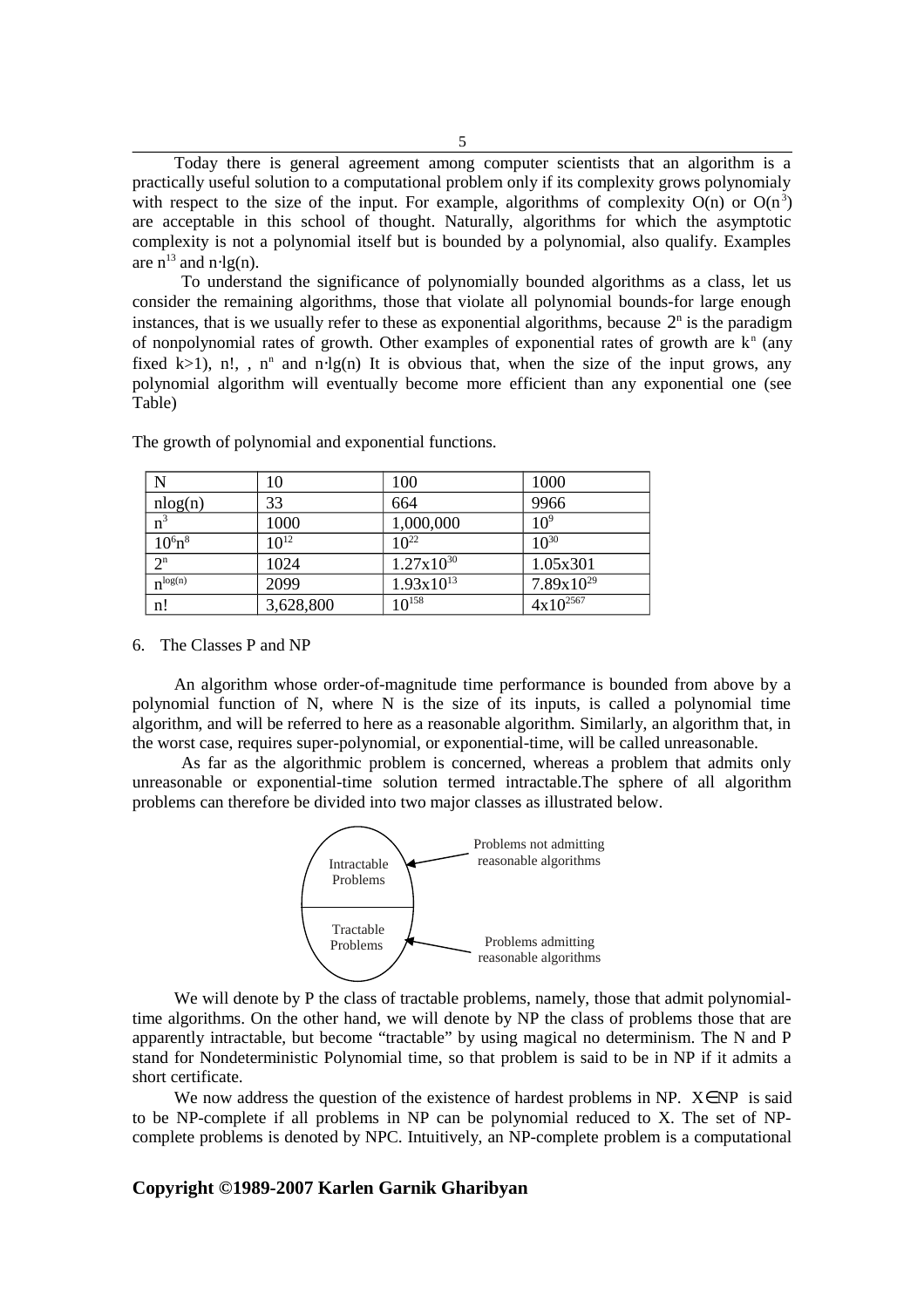problem that is as hard as any reasonable problem. The traveling salesman problem (TSP), which has hunted two generation of mathematicians with its stubborn resistance to all kinds of attacks, is an NP-complete problem. So will such hard nuts as integer linear programming, the satisfiability problem, timetable problem and a host of other well-known, difficult computational problems. This class NP-complete problems has the following very interesting properties:

- a. no NP-complete problem can be solved by any known polynomial algorithm.
- b. if there is a polynomial algorithm for any NP-complete problem, then there are polynomial algorithms for all NP-complete problems.

The P=NP? problem, as it is called, has been open since it was posed in 1971, and is one of the most difficult unresolved problems in computer science. It is definitely the most intriguing. either all of these interesting and important problems can be solved reasonably by computer, or none of them can. Many of the most talented theoretical computer scientists have worked on the problem, but to no avail. Most of them believe that P≠NP, meaning that the NPcomplete problems are inherently intractable, but no one knows for sure. In any case, showing that an algorithmic problem is NP-complete is regarded as weighty evidence of its probably intractability.

#### 7. Research on Complexity Classes and Intractability

In the mid-1960s people began to realize the importance of obtaining polynomial-time algorithms for algorithms problems, and significance of the dividing line of above mentioned figure became apparent. Ever since, the issues and concepts discussed in this chapter have been the subject matter of intense and widespread research by many theoretical computer scientists.

 Even now and then, a polynomial-time algorithm or an exponential-time lower bound is found for a problem whose tractable\intractable status was unknown. A rather striking example is linear planning, better known as linear programming. Linear planning is a general framework within which we can phrase many kinds of planning problems arising in organizations where time, resources and personnel constraints have to be met in a cost-efficient way. The linear planning problem, it must be emphasized , is not NP-complete, but the best algorithm that anyone was able to find for it was an exponential time procedure known as the Simplex method. Despite the fact that certain inputs forced the simplex method to run for an exponential amount of time, they were rather contrived, and tended not to arise in practice; when the method was used for real problems, even of nontrivial size, it usually performed very well. Nevertheless, the problem was not known officially to be in P, nor was there a lower bound to show that it wasn't.

In the spring of 1979 the Armenian mathematician Leonid G.Khachian published an ingenious proof that a certain algorithm for LP is polynomial, thus resolving a longstanding open question. Khachian's result is based on work of other soviet mathematicians on nonlinear programming and is drastically different from most previous approaches to LP in that it almost completely disregards the combinatorial nature of the problem. The exponential-time simplex method outperformed it in many of the cases arising in practice. Nevertheless, it is show that linear programming is in P. Moreover, recent work based on this algorithm has produced more efficient versions, and people currently believe that before long there will be a fast polynomialtime algorithm for linear planning, that will be useful in practice for all inputs of reasonable size.

#### 8. Conclusion

The final word on the intractability of NP-complete problems cannot be written until the P=NP? conjecture is resolved. Despite the great theoretical importance of this problem and the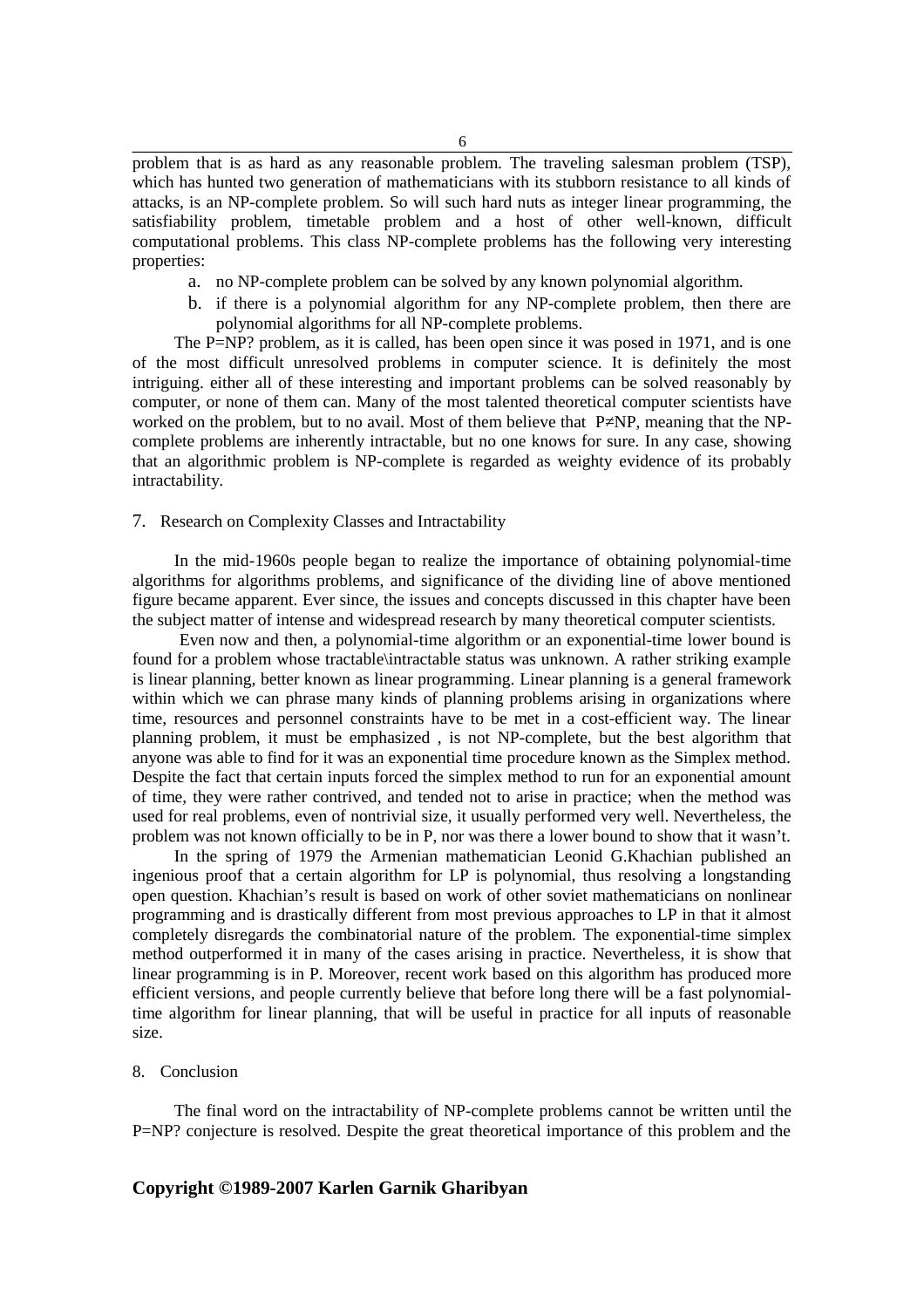declared interest of many computer scientists, no proof of this conjecture appears to be in sight. In fact, it now seems very likely that the answer to this question will not come about without the development of entirely new mathematical methodology.

The class NPC contains around 1000 different algorithmic problems(e.g., Traveling Salesman Problem, Scheduling and Matching problems, Coloring Maps and Graphs, etc.) arising in such areas as Combinatorics, Operation Researches, Economics, Graph Theory, Game Theory, Logic, Statistical Applications. Recent scientific applications involve problems in molecular biology, high-energy physics and x-ray crystallography. A political applications concerns the division of a region into election districts.

The fact that these problems are NP-complete together with the widespread and wellfounded confidence that this implies intractability-has led many researches to reassess their strategy for attacking these problems.

After about ten years of researches I finally got a fundamental polynomial time solution for the P=NP? Problem.

#### References

Christos H. Papadimitriou and Kenneth Steiglitz(1982) Combinatorial Optomization: Algorithms and Complexity, Prentice-Hall.

George L.Nemhauser and Laurence A. Wolsey(1999) Integer and Combinatorial Optimization, John Wiley & Sons, Inc.

David Harel(1992)Algorithmics: The Spirit of Computing, Addisson-Wesley Publishing, Inc.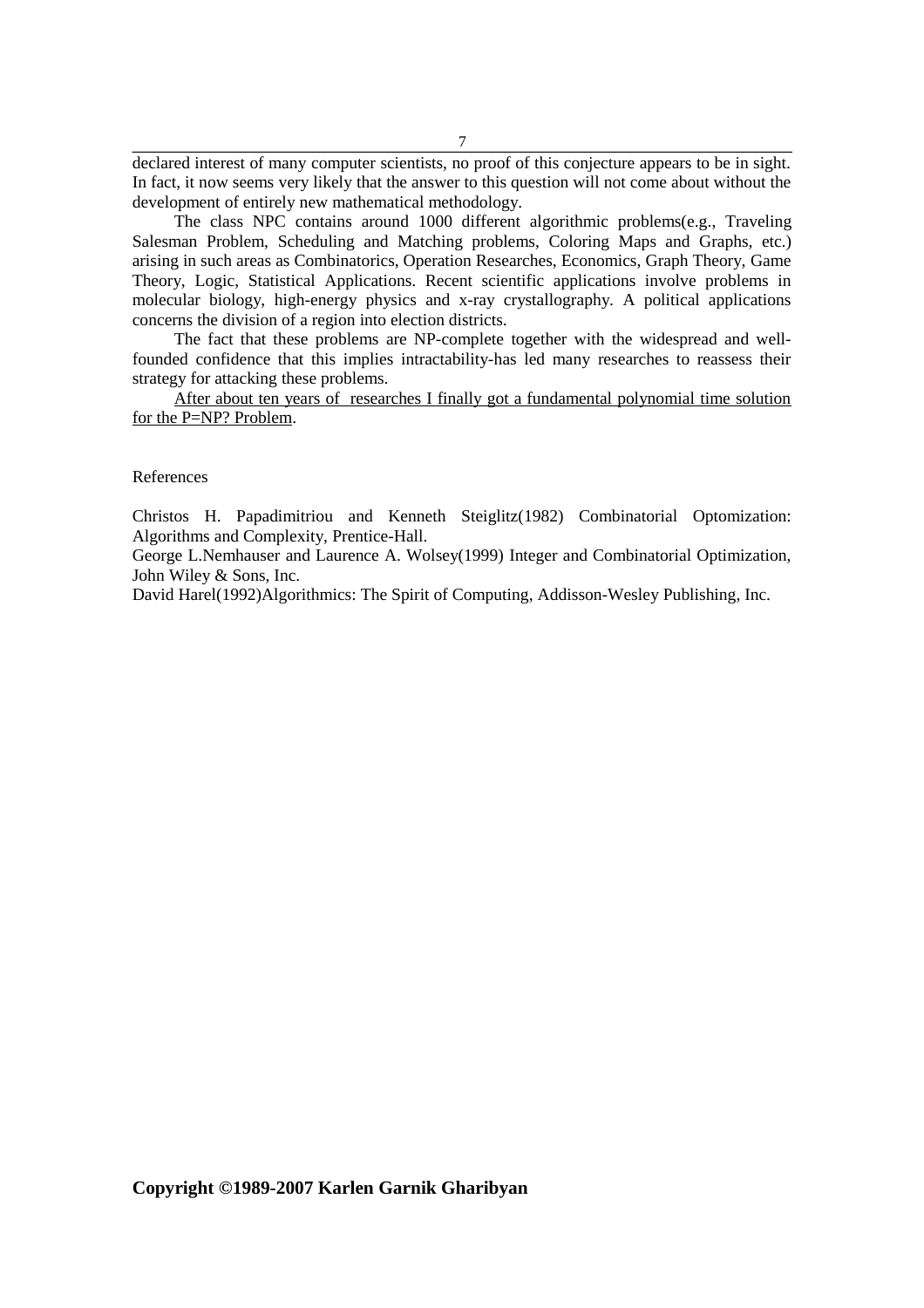# Formulation and theoretical foundation of **The General Timetable Problem**

*By Karlen Gharibyan*

*MAY 5, 2005*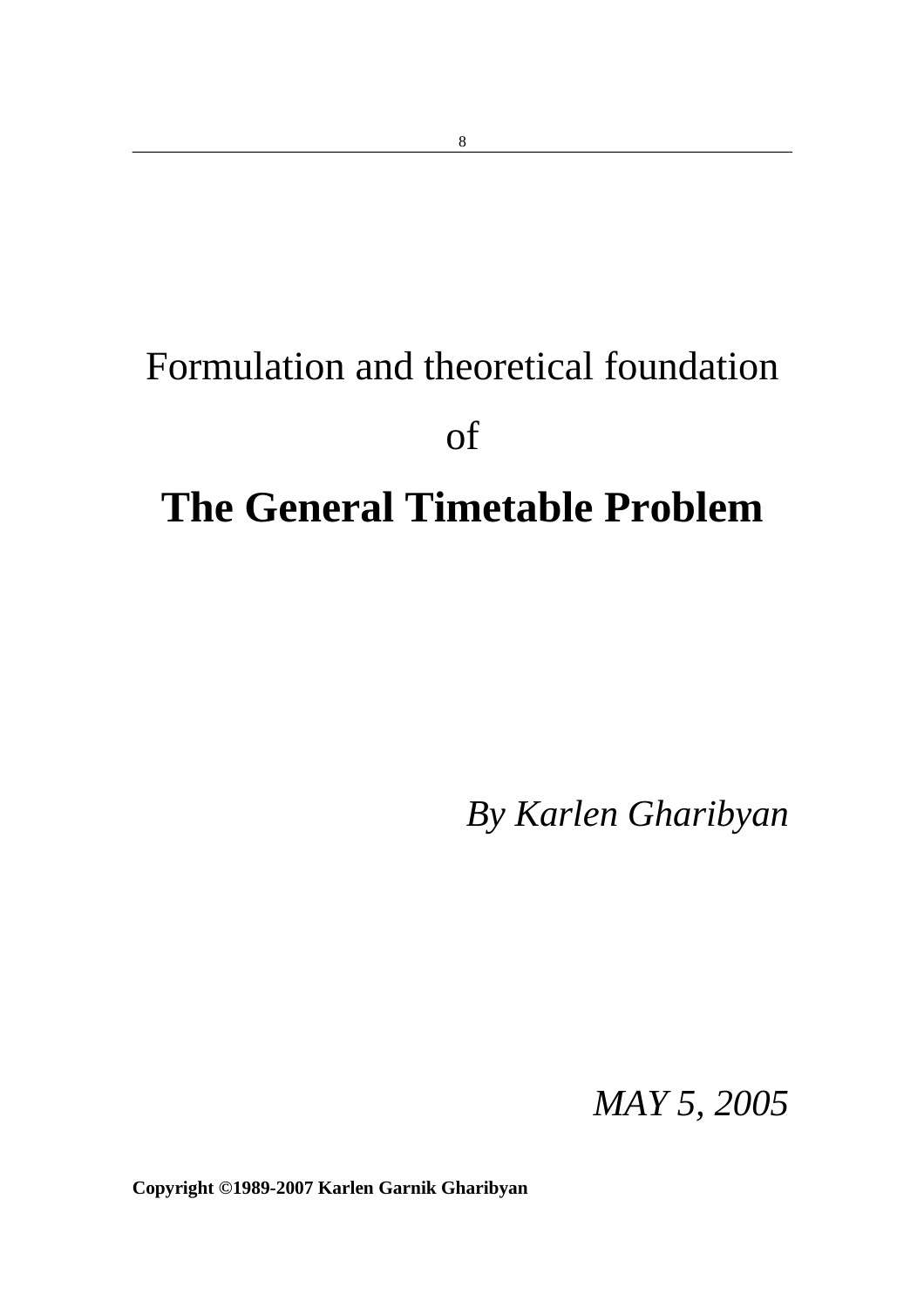The purpose of this book is to provide the solution of P=NP? problem.

The P=NP? problem was emerged in 1971. This is one of the longstanding unresolved problems in computer science. Its solution is directly related to the determination of time complexity of NP-complete problems. Karlen Gharibyan presents a final and complete fundamental polynomial time solution for the P=NP? problem.

Copyright © 1989-2007 by Karlen Garnik Gharibyan

All rights reserved. No part of this publication may be reproduced or transmitted in any form or by any means, electronic or mechanical, including photocopy, recording, or any information storage and retrieval system, without permission in writing from Karlen G. Gharibyan.

Requests for permission to make copies of any part of the work should be mailed to: apt. #45, Home 5, 4-th lane, Vratsakan Street, 0051, Yerevan, Armenia

Printed in the Republic of Armenia **ISBN 0000000000**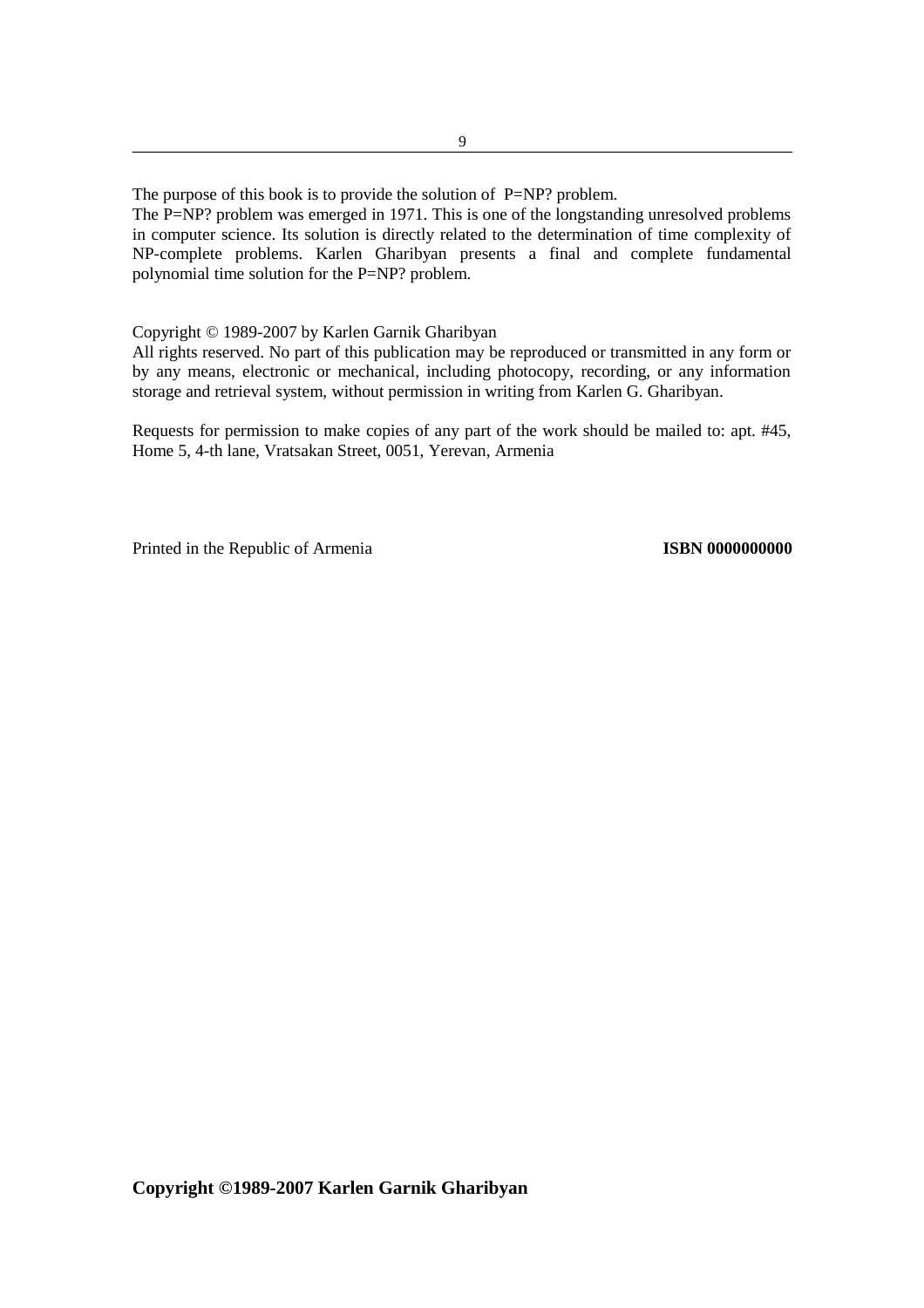Om tat sat

## **Does P=NP?**

Karlen G. Gharibyan $2,3$  $2,3$ 

SPIRIT OF SOFT LLC, 48, Mamikonyanc Street, 0051, Yerevan, Armenia

#### **May 05, 2006**

#### SUMMARY

The P=NP? problem was emerged in 1971. This is one of the longstanding unresolved problems in computer science. Its solution is directly related to the determination of time complexity of NP-complete problems.

The purpose of this work is to provide the solution of P=NP? problem.

KEY WORDS: algorithms and complexity, timetable scheduling, computer science.

#### 1. INTRODUCTION

In this work the **Peaceful Coexistence Algorithm (PCA)** is introduced. It is a polynomial time algorithm that the **General Timetable Problem** (GTP**)** solves for any instances. The **GTP** is NP-complete. This means, that each problem in NP may be solved in polynomial time, including 3SAT problem.

#### 2. FORMULATION OF GTP

As the matter of fact, the problem itself is very versatile and complex, that is why, for the sake of simplification a certain secondary school is observed as an object of implementation.

In the reality the generality is kept, because all ideas, denotations, considerations, which are done for the school, in essence are the same for the general problem and may be generalized without any difficulty, if it is necessary.

<span id="page-9-0"></span> $^2$  Correspondence to: Karlen G.Gharibyan, apt. #45, Home 5, 4-th lane, Vratsakan street, 0051,Yerevan, Armenia

<span id="page-9-1"></span> $3$  E-mail: karlen.gharibyan@spiritofsoft.com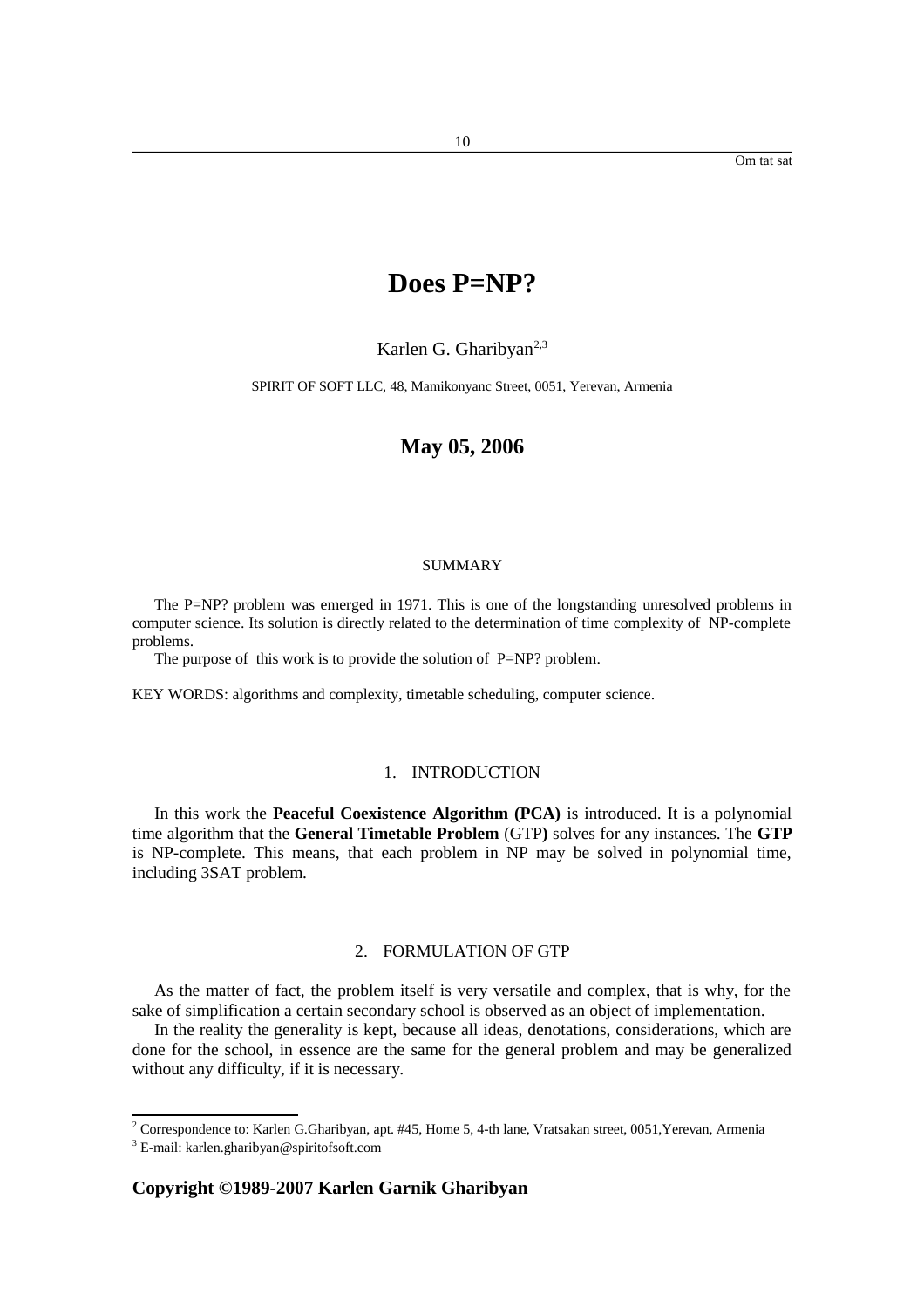#### **2.1.Assumptions**

In school, there are  $N_c$  classes,  $N_r$  classrooms,  $N_t$  teachers and  $N_s$  subjects are taught.

In school, there are ten different level classes {1,2,3,4,5,6,7,8,9,10} and a number of classes of the same level are possible. The numbers from 1 to 10 and English letters are used in order to construct additional codes(AC) for identification of all classes (e.g. if there are 3 of the first level classes and 4 of the second level classes and etc., then their addidional codes are 1A, 1B, 1C; 2A, 2B, 2C, 2D; … etc.).

Each subject of  $N_s$  subjects in school is to be taught in a separate classroom.

Each teacher in school teaches only one subject.

Each subject is considered to be either Sharing or Unsharing.

Any Sharing subject is to be taught by two teachers in two subgroups of the same class in two separate classrooms.

Sharing teachers is a group of exactly two teachers in a class, which teach the same Sharing subject in the class.

Any Unsharing subject in a class is to be taught by one teacher only.

Any Sharing subject in a class is to be taught by a group of Sharing teachers only.

Every day the beginning of all first lessons of a class is the same.

The duration of any lesson is considered to be one hour.

#### **2.2.Input Data Variables**

The following variables are used for the Input Data of GTP:

**c,r,t,s,d,l** - lower case indexes of entries of arrays, which are usually used as codes of a class, classroom, teacher, subject, day and lesson respectively.

**Nc** - the number of classes in school.

**Ns** - the number of subjects in school.

**Ng=2**- the number of subgroups into which a class is to be split if a Sharing subject is taught.

 $N_t$  - the number of teachers in school.

 $S = \{S_s / s = 1, \ldots, N_s\}$  - the set of subjects which are taught in school, where  $S_s$  is the name of subject s and index s is the code of the subject.

 $C=\{C_c$  /  $c=1,...,N_c\}$  - the set of classes in school, where  $C_c$  is AC of a class and index c is the code of the class.

 $Q^+=\{q^+_{c}, q^+_{c}, \ldots, N_{c}\}$  -  $q^+_{c}$  is the total quantity of lessons of class c to be timetabled for a week.

 $D^{\circ} = \{d_c \mid c=1,...,N_c\}$  -  $d_c$  is the number of days, that can be timetabled for the lessons of class c for a week.

 $B=\{b_c / c=1,...,N_c\}$  -  $b_c$  is the first hour, that must be timetabled for the lessons of class c every day for a week.

**E={e<sub>c</sub>**=**b**<sub>c</sub>+ceil( $q^+$ <sub>c</sub> $/d$ <sub>c</sub>)-1 / c=1,..., $N_c$ } - e<sub>c</sub> is the last possible hour, that can be timetabled for the lessons of class c every day for a week (see Appendix 1).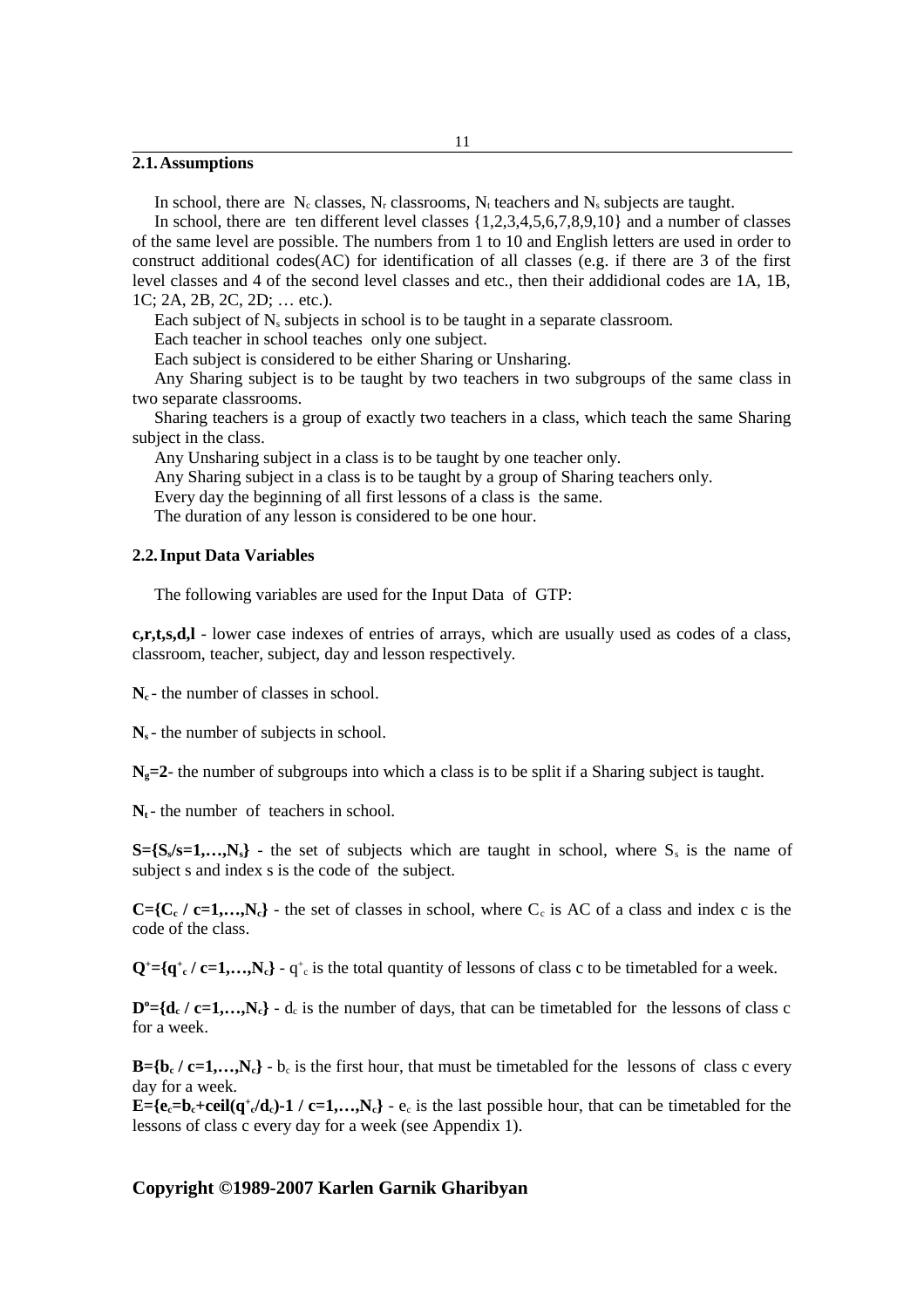**F={f<sub>c</sub>=q<sup>+</sup><sub>c</sub>** - **floor(q<sup>+</sup><sub>c</sub>/d<sub>c</sub>)\*d<sub>c</sub>** / **c=1,...,N**<sub>c</sub>**}** - f<sub>c</sub> is the number of last hours that can be timetabled for the lessons of class c for a week (see Appendix 1).

 $N_d$ **=max{d**<sub>1</sub>,d<sub>2</sub>,...,d<sub>Nc</sub>} - the maximum number of days, that can be timetabled for the lessons of school for a week.

 $N_l$ **=max{e<sub>1</sub>**,e<sub>2</sub>,...,e<sub>Nc</sub>} - the last hour, that can generally be timetabled for the lessons of school every day for a week

**T={T<sub>t</sub>** / **t**=1,...,N<sub>t</sub>} - the set of teachers in school, where T<sub>t</sub> is the name of teacher t and index t is the code of the teacher.

 $Q = \{q_{c,t,s} \mid c=1,...,N_c, t=1,...,N_t, s=1,...,N_s\}$  -  $q_{c,t,s}$  is the quantity of lessons of subject s to be taught by teacher t in class c, such that the following equality holds (see Appendix 1):

$$
q_c^+ = \sum\nolimits_{t = 1}^{{N_t}} {\sum\nolimits_{s = 1}^{{N_s}} {{q_{c,t,s}}}} - (\sum\nolimits_{t = 1}^{{N_t}} {\sum\nolimits_{s = 1}^{{N_s}} {{{({q_{c,t,s}}*IsSh(c,s))}})/{N_g}}\;}.
$$

**Nq** - the total quantity of lessons of school:

$$
N_q=\sum\nolimits_{c=1}^{N_c}q_c^+\,.
$$

#### **2.3.Output Data Variables**

 $\mathbb{Z}=\{z_{c,l,d} \mid c=1,\ldots,N_c\}$ ,  $l=1,\ldots,N_b$ ,  $d=1,\ldots,N_d\}$  - the timetable of the school for a week where  $z_{c,l,d}$  is the entry of Z. At the beginning all entries of Z are 0. After constructing Z, if  $z_{c,l,d}$  is not zero, then it is the code of a subject, that is to be taught by corresponding teachers in class c at hour l on day d.

 $\mathbf{Z}_{c}$ ={ $\mathbf{z}_{c,l,d}$  **/ l**=1,...,N<sub>**l**</sub>, d=1,...,N<sub>d</sub>} - the timetable of class c for a week.

#### **2.4.Decision problem of GTP**

Form the timetable of school, by timetabling the entries of Z for the lessons of all subjects so that no overlapping exists:

subject to:

$$
\sum_{c=1}^{N_c} \sum_{d=1}^{d_c} \sum_{e}^{e_c} \{z_{c,l,d} \neq 0\ ? 1: 0\} = N_q;
$$
   
Lessons constraint;  

$$
\sum_{c=1}^{N_c} \{t \in T(c,l,d) \ ? \ 1: 0\} \le 1;
$$
 No overlapping constraint for any fixed values of t, l, d (see Appendix 1).

All the variables are integers.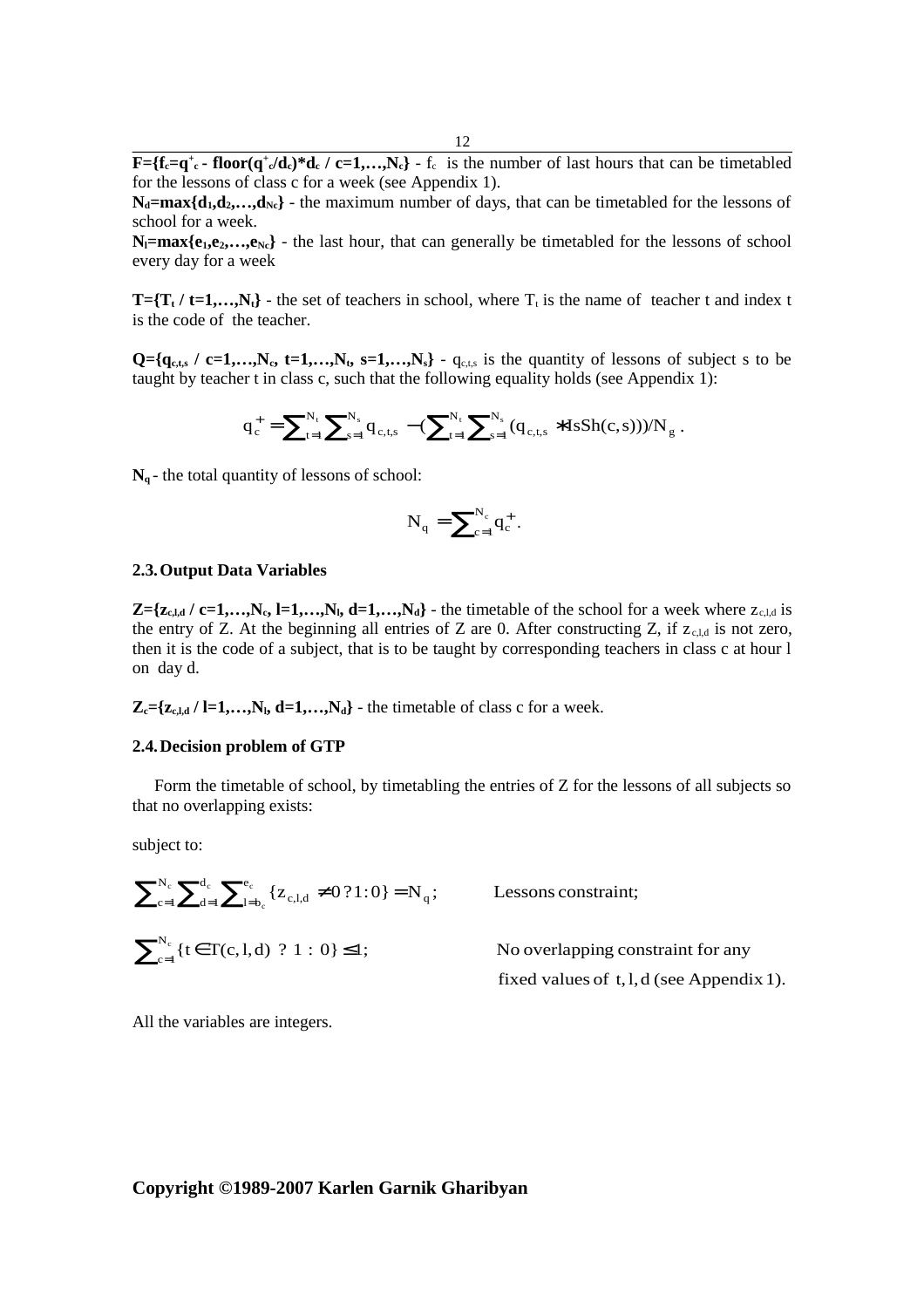**Appendix 2.**

|  |  |  |  |  |  | л | - | $\sim$<br>. .<br>О | -<br>--<br>.n<br>---<br>- 19 |  |  |  |
|--|--|--|--|--|--|---|---|--------------------|------------------------------|--|--|--|
|--|--|--|--|--|--|---|---|--------------------|------------------------------|--|--|--|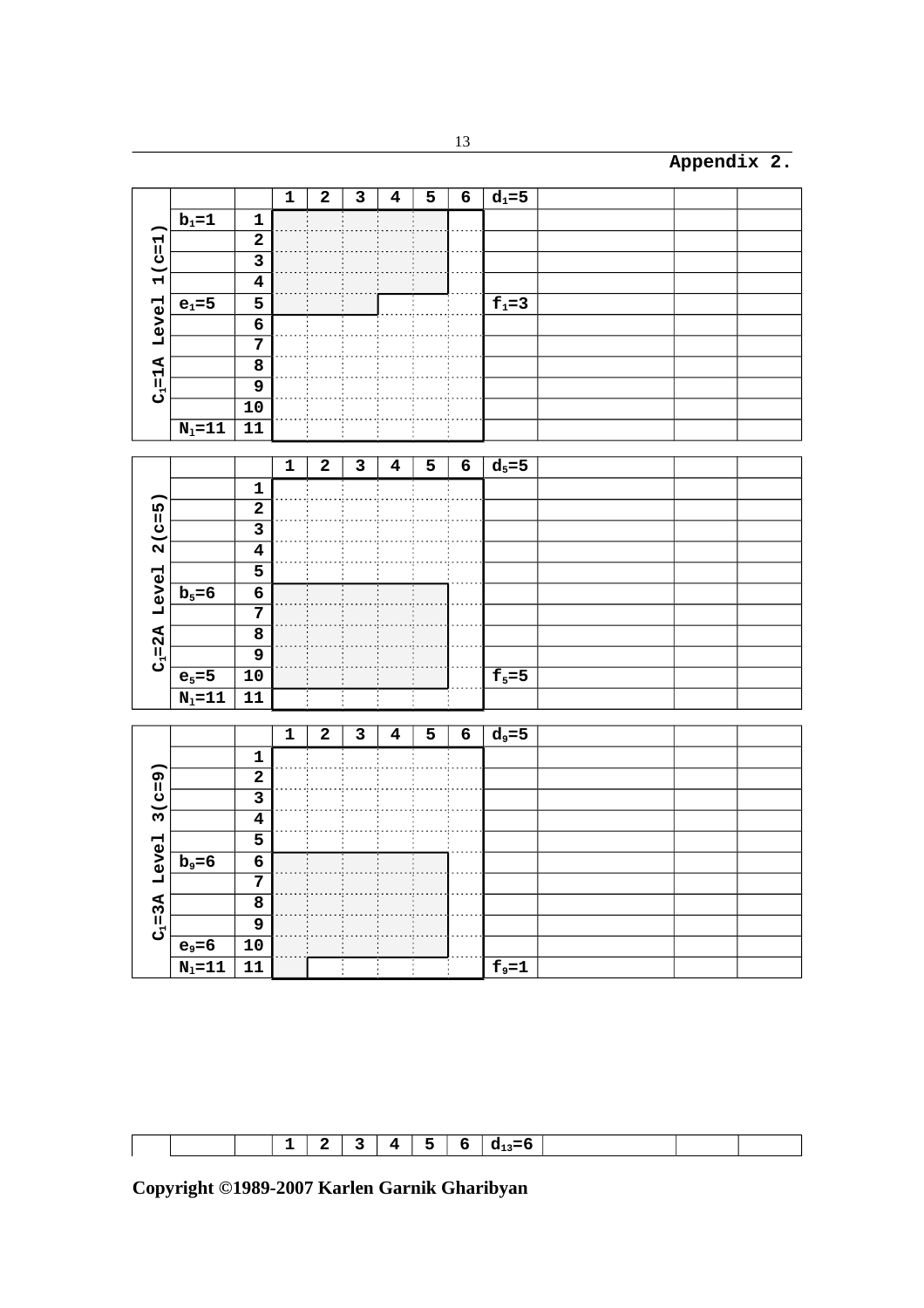| ٧ |  |
|---|--|
|   |  |

|                   |                            |                                    | $\overline{\mathbf{1}}$ | $\overline{2}$ | $\overline{\mathbf{3}}$ | 4                       | $\overline{5}$          | $\overline{6}$  | $\overline{d_{17}}$ =6 |  |  |
|-------------------|----------------------------|------------------------------------|-------------------------|----------------|-------------------------|-------------------------|-------------------------|-----------------|------------------------|--|--|
|                   |                            | 1                                  |                         |                |                         |                         |                         |                 |                        |  |  |
|                   |                            | $\overline{\mathbf{2}}$            |                         |                |                         |                         |                         |                 |                        |  |  |
| $5(c=17)$         |                            | $\overline{\mathbf{3}}$            |                         |                |                         |                         |                         |                 |                        |  |  |
|                   |                            | $\overline{\mathbf{4}}$            |                         |                |                         |                         |                         |                 |                        |  |  |
|                   |                            | $\overline{\bf{5}}$                |                         |                |                         |                         |                         |                 |                        |  |  |
| Leve <sub>1</sub> | $b_{17}=1$                 | $\overline{6}$                     |                         |                |                         |                         |                         |                 |                        |  |  |
|                   |                            |                                    |                         |                |                         |                         |                         |                 |                        |  |  |
|                   |                            | $\overline{\mathbf{8}}$            |                         |                |                         |                         |                         |                 |                        |  |  |
| $C_{17} = 5A$     |                            | $\overline{9}$                     |                         |                |                         |                         |                         |                 |                        |  |  |
|                   | $e_{17}=6$                 | 10                                 |                         |                |                         |                         |                         |                 |                        |  |  |
|                   | $N_1 = 11$                 | $\overline{11}$                    |                         |                |                         |                         |                         |                 | $f_{17}=4$             |  |  |
|                   |                            |                                    |                         |                |                         |                         |                         |                 |                        |  |  |
|                   |                            |                                    |                         |                |                         |                         |                         |                 |                        |  |  |
|                   |                            |                                    | $\overline{\mathbf{1}}$ | $\overline{2}$ | $\overline{\mathbf{3}}$ | $\overline{\mathbf{4}}$ | $\overline{\mathbf{5}}$ | $6\overline{6}$ | $d_{21} = 6$           |  |  |
|                   |                            |                                    |                         |                |                         |                         |                         |                 |                        |  |  |
|                   |                            | 1<br>$\overline{2}$                |                         |                |                         |                         |                         |                 |                        |  |  |
|                   |                            |                                    |                         |                |                         |                         |                         |                 |                        |  |  |
|                   |                            | $\overline{\mathbf{3}}$            |                         |                |                         |                         |                         |                 |                        |  |  |
| $6(c=21)$         |                            | $\overline{4}$                     |                         |                |                         |                         |                         |                 |                        |  |  |
|                   |                            | $\overline{\mathbf{5}}$            |                         |                |                         |                         |                         |                 |                        |  |  |
|                   | $\overline{b_{21}}$ =1     | $\overline{6}$                     |                         |                |                         |                         |                         |                 |                        |  |  |
| Leve1             |                            |                                    |                         |                |                         |                         |                         |                 |                        |  |  |
|                   |                            | $\overline{\mathbf{8}}$            |                         |                |                         |                         |                         |                 |                        |  |  |
|                   |                            | $\overline{9}$                     |                         |                |                         |                         |                         |                 |                        |  |  |
| $C_{21} = 6A$     | $e_{21} = 6$<br>$N_1 = 11$ | $\overline{10}$<br>$\overline{11}$ |                         |                |                         |                         |                         |                 | $f_{21} = 4$           |  |  |

|               |            |                         | 1 | 2 | 3 | 4 | 5 | 6 | $d_{25} = 6$ |  |  |
|---------------|------------|-------------------------|---|---|---|---|---|---|--------------|--|--|
|               | $b_{25}=1$ | 1                       |   |   |   |   |   |   |              |  |  |
| $5(c=25)$     |            | $\overline{2}$          |   |   |   |   |   |   |              |  |  |
|               |            | $\overline{\mathbf{3}}$ |   |   |   |   |   |   |              |  |  |
|               |            | 4                       |   |   |   |   |   |   |              |  |  |
|               |            | 5                       |   |   |   |   |   |   |              |  |  |
| Level         | $e_{25}=6$ | $6\phantom{1}6$         |   |   |   |   |   |   | $f_{25}=6$   |  |  |
|               |            | 7                       |   |   |   |   |   |   |              |  |  |
| $C_{25} = 7A$ |            | 8                       |   |   |   |   |   |   |              |  |  |
|               |            | 9                       |   |   |   |   |   |   |              |  |  |
|               |            | 10                      |   |   |   |   |   |   |              |  |  |
|               | $N_1 = 11$ | 11                      |   |   |   |   |   |   |              |  |  |